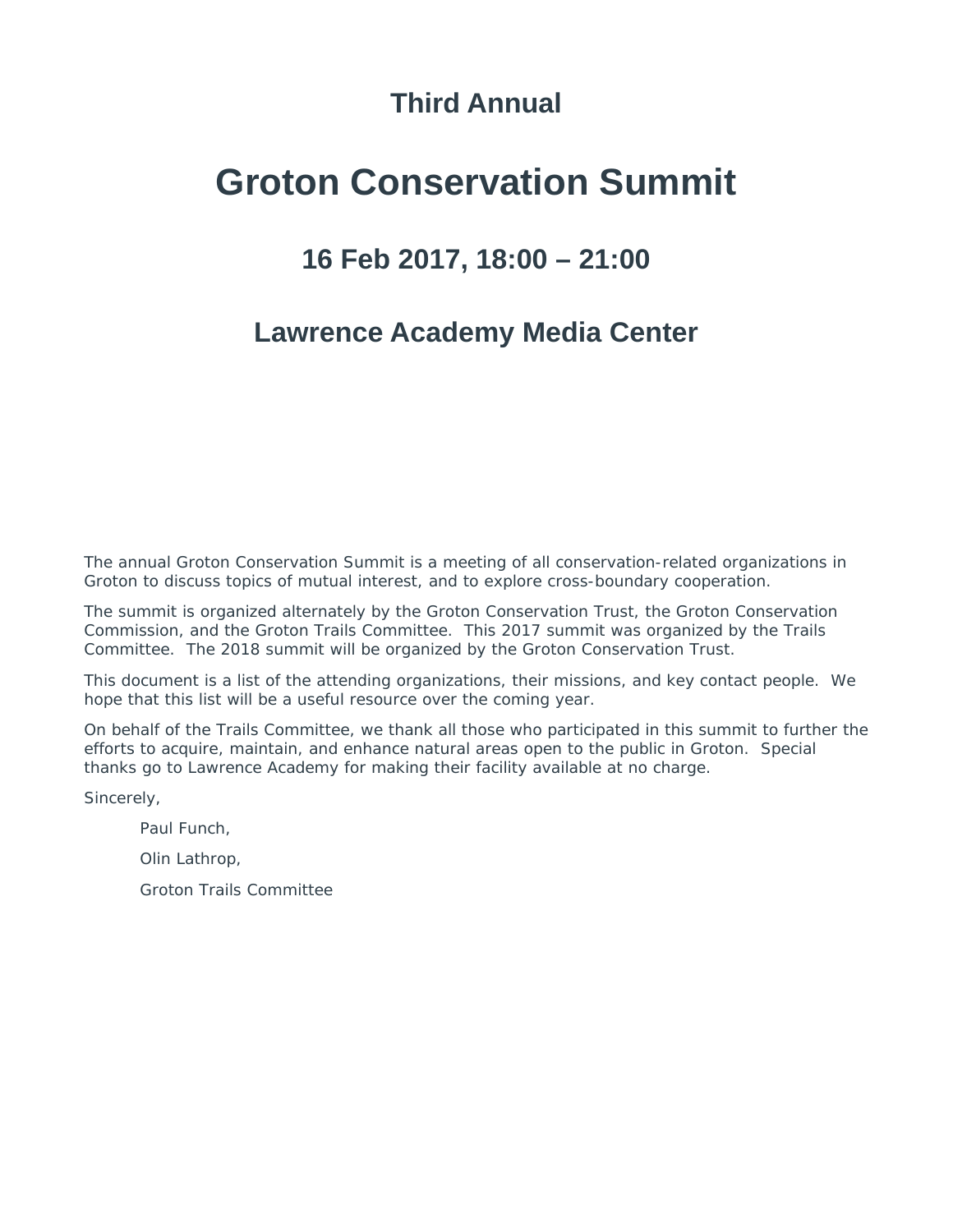# **Friends of the Trees**

Friends of the Trees is a volunteer organization that assists the Tree Warden, Tom Delaney, and the Highway Department with the choosing, planting, funding, and caring for the trees lovely Groton. The group was conceived in 1982. Concerned citizens realized that many of the trees on Groton's byways, lanes, commons, and Main Street were lost, dead, or dying. Large storms, blight, disease and insect damage were affecting the majestic trees and help was needed. We always think about of the health of our trees trying to provide assistance for the proper placement of trees and tree care. Time and effort is spent buying correct species for the planting environment. Other Friends of the Trees projects are diverse and beneficial. We buy books for the schools and the Library, we work on tree education and labeling, and work with other organizations to help beautify Groton. These challenges are rewarding and fun. Friends of the Trees, since conception, has planted hundreds of trees.

### **Contacts**

Suzanne Goehringer, (978) 448-9235, suzanne@goehringer.com

#### **Attending**

Darcy Donald Suzanne Goehringer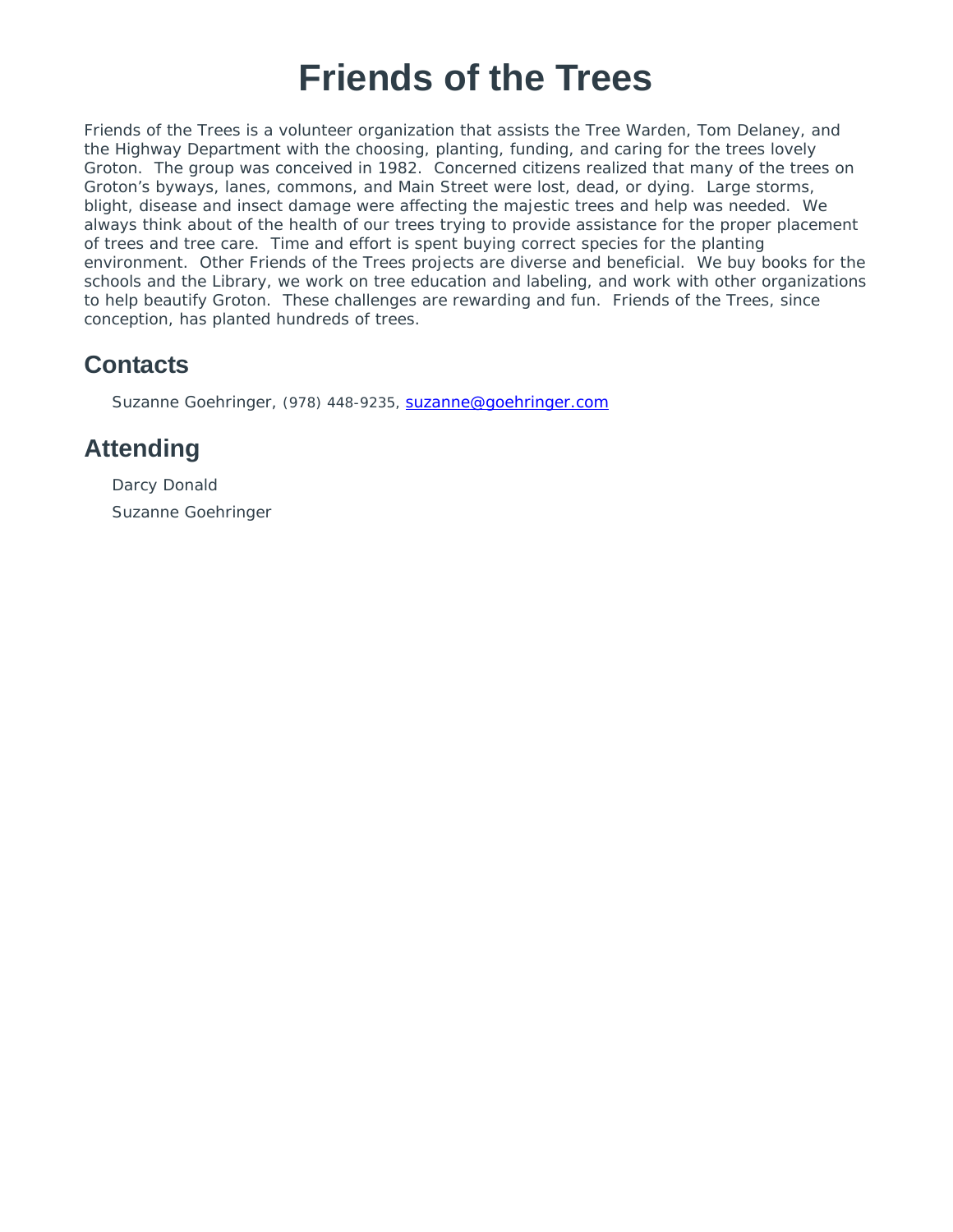# **Greenway Committee**

The Groton Greenway Committee is an advisory committee created in 1989 to protect river and stream frontage in Groton, particularly along the Nashua and Squannacook Rivers for water quality, natural flood control, wildlife habitat, wildlife corridors and recreational trail connections. We seek to raise awareness, educate and invite townspeople to use and enjoy our rivers.

Groton Greenway Mission

- Continue to increase the protection of the Nashua and Squannacook River Greenways
- Educate, raise awareness and invite townspeople to use and enjoy the river
- Promote usage and provide stewardship for the greenways

Activities During the Past Year

• Held the 2016 Nashua River Festival which included acts such as the Pebble Bottom River Kids, Native American dancing and the crowd favorite cardboard canoe races

• Participated in the annual spring water chestnut hand pull with the NRWA and Nashoba Paddler on the Nashua River

• Thanks past member Matt McCracken and wished him and his family luck with their new home

Goals for the Upcoming Year

• Hold 2017 River Festival on June 11 at the Petapawag Boat Launch

https://www.facebook.com/GrotonGreenwayRiverFestival/

- Continue dialog with landowners on protecting riverfront property
- Determine the best usage of funding to improve equestrian access at Fitch's Bridge
- Investigate management opportunities for the Nod Road parcel along the Nashua River
- Recruit a new member and additional volunteers for the 2017 River Festival

#### **People**

| <b>Member</b>                                  | Role  | <b>Term Start Term End</b>   |                              |
|------------------------------------------------|-------|------------------------------|------------------------------|
| Adam Burnett                                   |       | Member 07/01/2016 06/30/2017 |                              |
| <b>Carol Coutrier</b>                          |       |                              | Member 07/01/2016 06/30/2017 |
| Matthew McCracken Member 07/01/2016 06/30/2017 |       |                              |                              |
| David Pitkin                                   |       | Member 07/01/2016 06/30/2017 |                              |
| Marion Stoddart                                | Chair |                              | 07/01/2016 06/30/2017        |

#### **Contacts**

(978) 448-1111, selectmen@townofgroton.org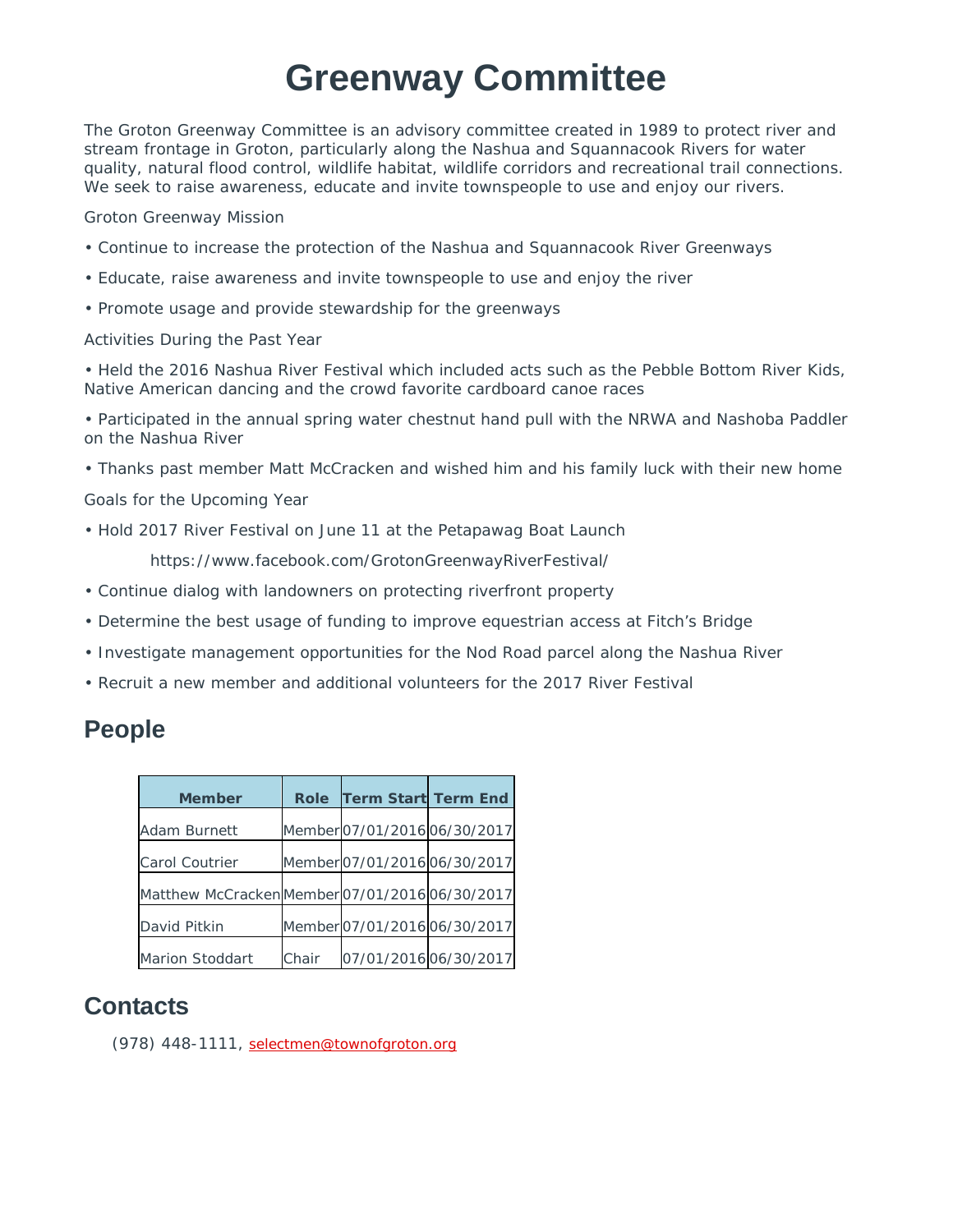# **Great Ponds Advisory Committee**

The Great Ponds Advisory Committee (GPAC) is responsible to research the history of weed management at the lakes, investigate current weed management methodology, mindful of the lake's proximity to the primary water resource district and make appropriate recommendations to the Board of Selectmen regarding weed management of Lost Lake, Knops Pond, Baddacook Pond and other great ponds within Groton. GPAC is also charged with researching issues of lake management that relate to health, safety, water quality, environmental protection and the preservation and protection of property values of the Great Ponds located within Groton and make recommendations to the Board of Selectmen in order to provide for a balanced targeted usage appropriate for each water body's unique situation.

### **People**

| <b>Member</b>             | <b>Role</b> | <b>Term Start Term End</b>      |  |
|---------------------------|-------------|---------------------------------|--|
| <b>Francoise Forbes</b>   | Member      | 07/01/2016 06/30/2017           |  |
| Marshall E. GiguereMember |             | 07/01/2016 06/30/2017           |  |
| Susan Horowitz            | Member      | 07/01/2016 06/30/2017           |  |
| James Luening             | Chair       | 07/01/2016 06/30/2017           |  |
| <b>Arthur Prest</b>       | Member      | 07/01/2016 06/30/2017           |  |
| <b>William Strickland</b> |             | Secretary 07/01/2016 06/30/2017 |  |
| Alexander Woodle          | Member      | 07/01/2016 06/30/2017           |  |

### **Contacts**

(978) 448-1111, GPAC@townofgroton.org

### **Attending**

James Luenig, Committee Chair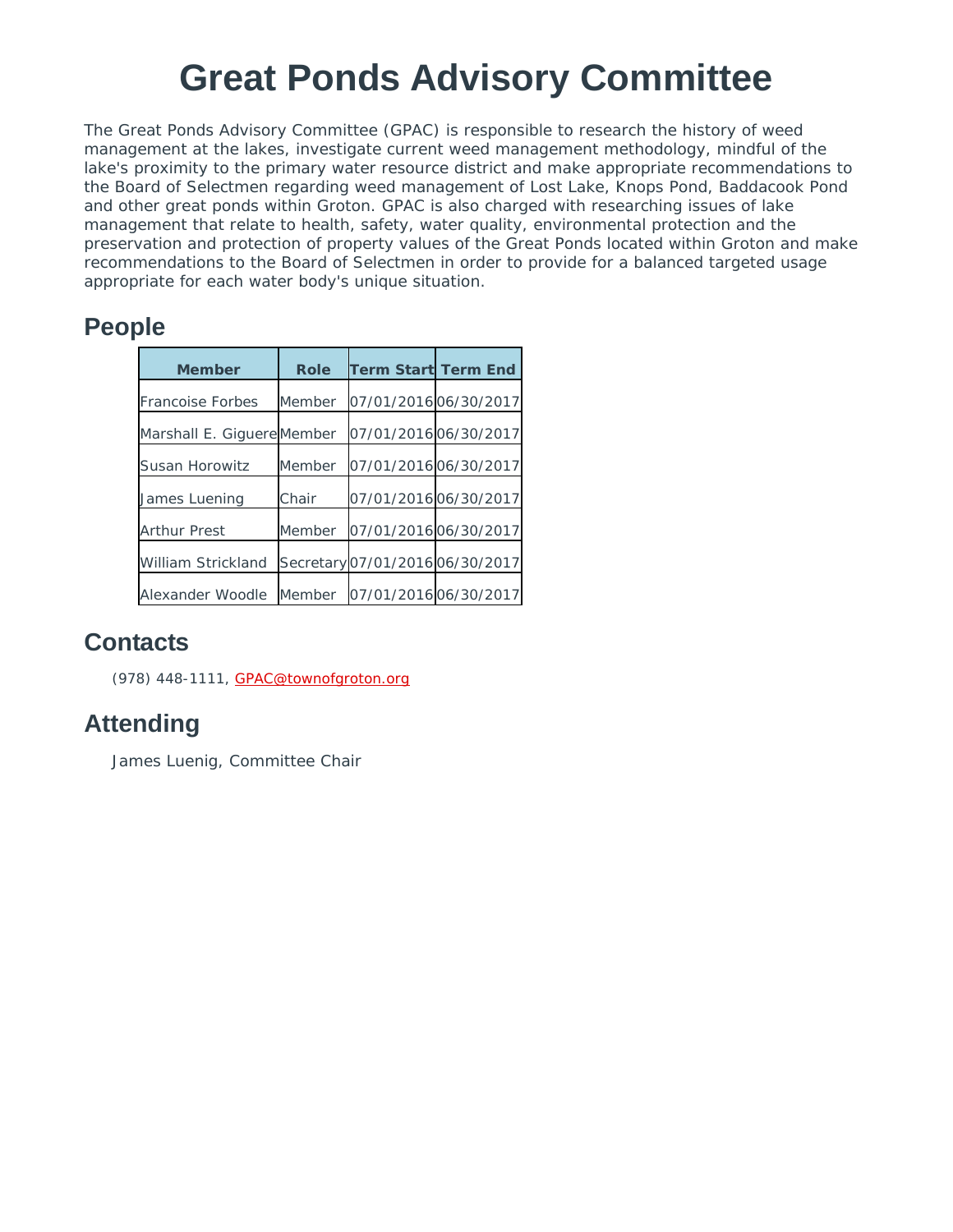# **Groton Conservation Commission**

The Conservation Commission was established in 1963 "for the promotion and development of the natural resources and the protection of the watershed resources" of the Town (Conservation Commission Act, MGL Ch. 40, §8C). The Commission is responsible for the administration of the Wetlands Protection Act (MGL Ch.131, §40) and Regulations (310 CMR 10.00) and the Town of Groton Wetlands Protection Bylaw (Ch. 215 of the Town Code) which became effective in 2001. Any person intending to alter any area in or within 200 feet of a river or perennial stream or in or within 100 feet of a wetland (intermittent stream, creek, lake, pond, swamp, marsh, bog, or wet meadow) must file a Request for Determination of Applicability or a Notice of Intent with the Commission. Minor projects (decks, utility installations, tree cutting, removal of non-native, invasive plants, etc.) that involve minimal or temporary intrusion into the 100-foot buffer zone of wetland resource areas require the filing of a Request for Determination of Applicability before the work commences.

The Commission also manages over 1000 acres of Town-owned conservation land and oversees applications for Agricultural Preservation Restrictions and Conservation Restrictions on privately

held property. The periodic updating of the *Groton Open Space and Recreation Plan* is spearheaded by the Conservation Commission, with the assistance of the Parks Commission. A

current *Plan* maintains the Town's eligibility to apply for state funding grants. Community input and careful assessment of the status of natural resources assist the Town in prioritizing parcels for protection.

The Commission and staff advise other municipal officials and boards on conservation issues relating to these boards' areas of responsibility. One member serves on the Earth Removal & Stormwater Advisory Committee.

| <b>Member</b>              | <b>Role</b> | <b>Term Start Term End</b>     |  |
|----------------------------|-------------|--------------------------------|--|
| Susan Black                | Member      | 07/01/2016 06/30/2019          |  |
| <b>Bruce Easom</b>         | Member      | 07/01/2014 06/30/2017          |  |
| Marshall E. Giguere Member |             | 07/01/2015 06/30/2018          |  |
| Olin Lathrop               | Clerk       | 06/01/2016 06/30/2017          |  |
| Eileen Mchugh              | Member      | 07/01/2016 06/30/2019          |  |
| Peter Morrison             |             | Vice-Chair07/01/201606/30/2019 |  |
| John Smigelski             | Chair       | 07/01/2015 06/30/2018          |  |

### **People**

Members are appointed by the Board of Selectmen to three year terms. The full time Conservation Administrator is Takashi Tada.

#### **Contacts**

(978) 448-1106, conservation@townofgroton.org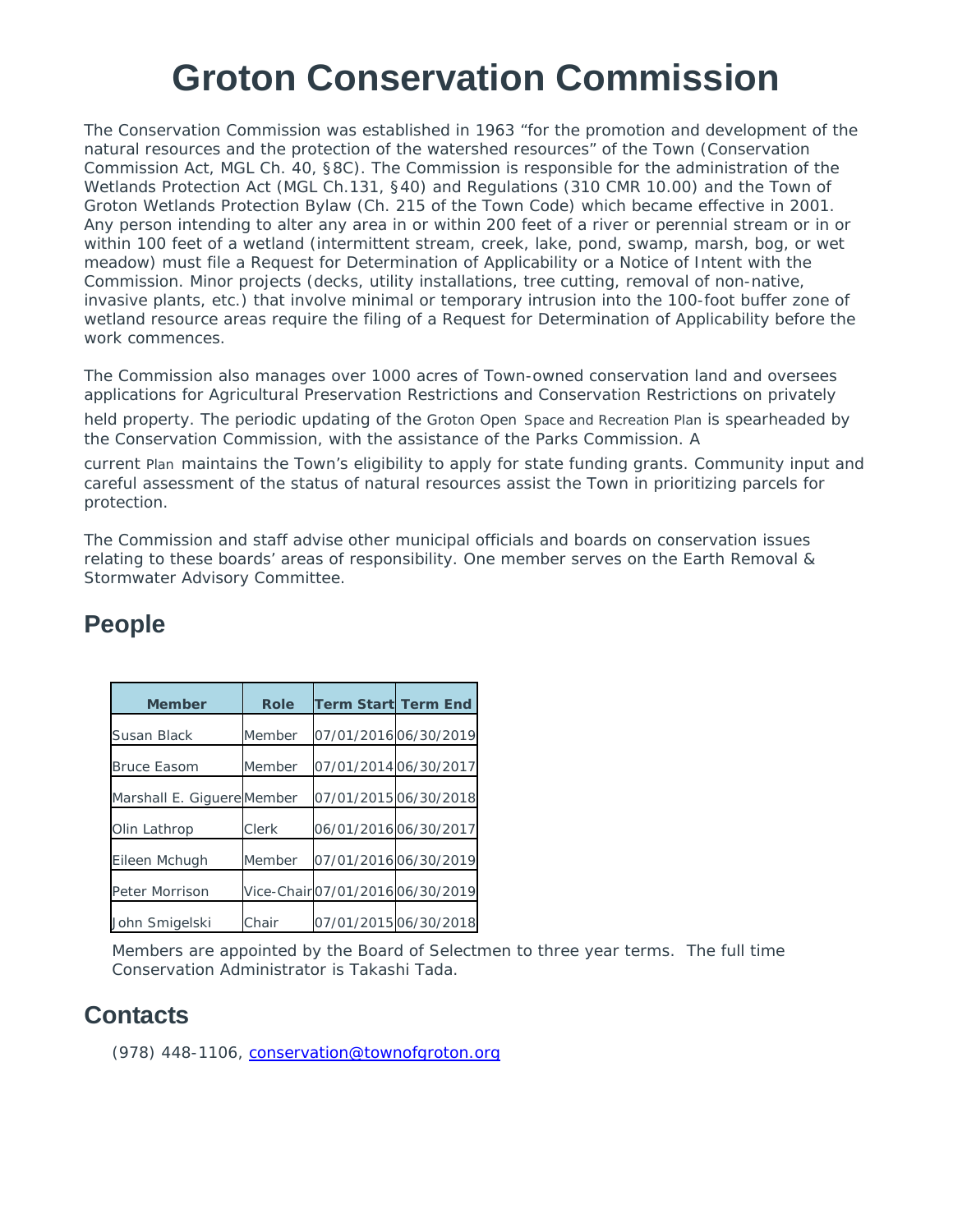# **Groton Conservation Trust**

Groton Conservation Trust is a private, non-profit land trust in Groton, Massachusetts. GCT signFounded in 1964, our organization acquires, preserves and provides public access to lands with significant conservation value. During the past 50 years the Trust has become the steward of over 40 properties totaling over 1,400 acres, yet it remains an all-volunteer, single-town entity. Over that time, the Trust has grown from accepting fee simple donations of land such as Fitch-Woods to protecting land through its own limited development projects such as Still Meadow to accepting conservations easements as we did recently for The Conservation Commission on the Walker Property.

#### **Trustees**

Ted Lapres, President Mark Gerath, Vice President John Llodra, Treasurer Scott Wilson, Clerk David Black Holly Estes Wendy Good Susan Hughes Ed McNierney Richard Muehlke Bob Pine David Pitkin Michelle Ruby Charles E. Vander Linden Dan Wolfe

### **Contacts**

http://www.gctrust.org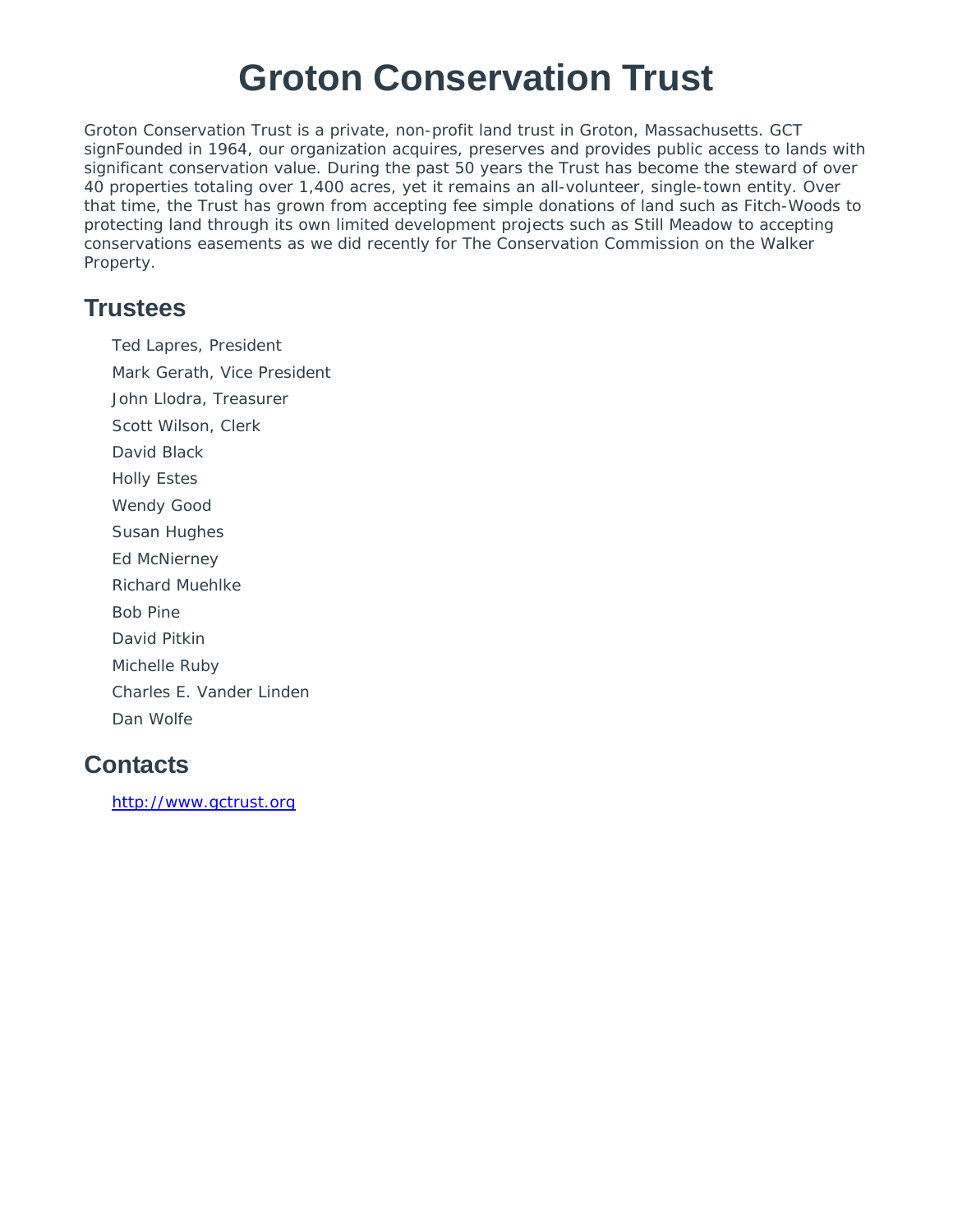# **Groton Garden Club**

Mission: The purpose of this club is to encourage and promote interest in and development of all aspects of gardening.

Our mission provides a broad framework in which the club has operated over the years. Currently we maintain or share responsibility for five gardens within Groton: the Blue Star Memorial on Sawyer Common, Hanson Memorial on Playground Road, Hollis Street Triangle, Prescott Common, and Four Corners Traffic Island. We also fill the watering troughs in West Groton and in Groton Center with seasonal plantings and arrangements and help to maintain the gardens at the Virginia Thurston Healing Garden. We have monthly meetings and programs from October through June, run an annual Plant Sale, take educational and fun field trips, and hold garden-related workshops. Yes, we are a busy group and enjoy getting our hands dirty together, as well as talking about gardens over a cup of tea or coffee. To get an overview of the things we do, see our summary committee descriptions.

#### **Contacts**

The Groton Garden Club P.O. Box 413 Groton, MA 01450 info@grotongardenclub.org http://grotongardenclub.org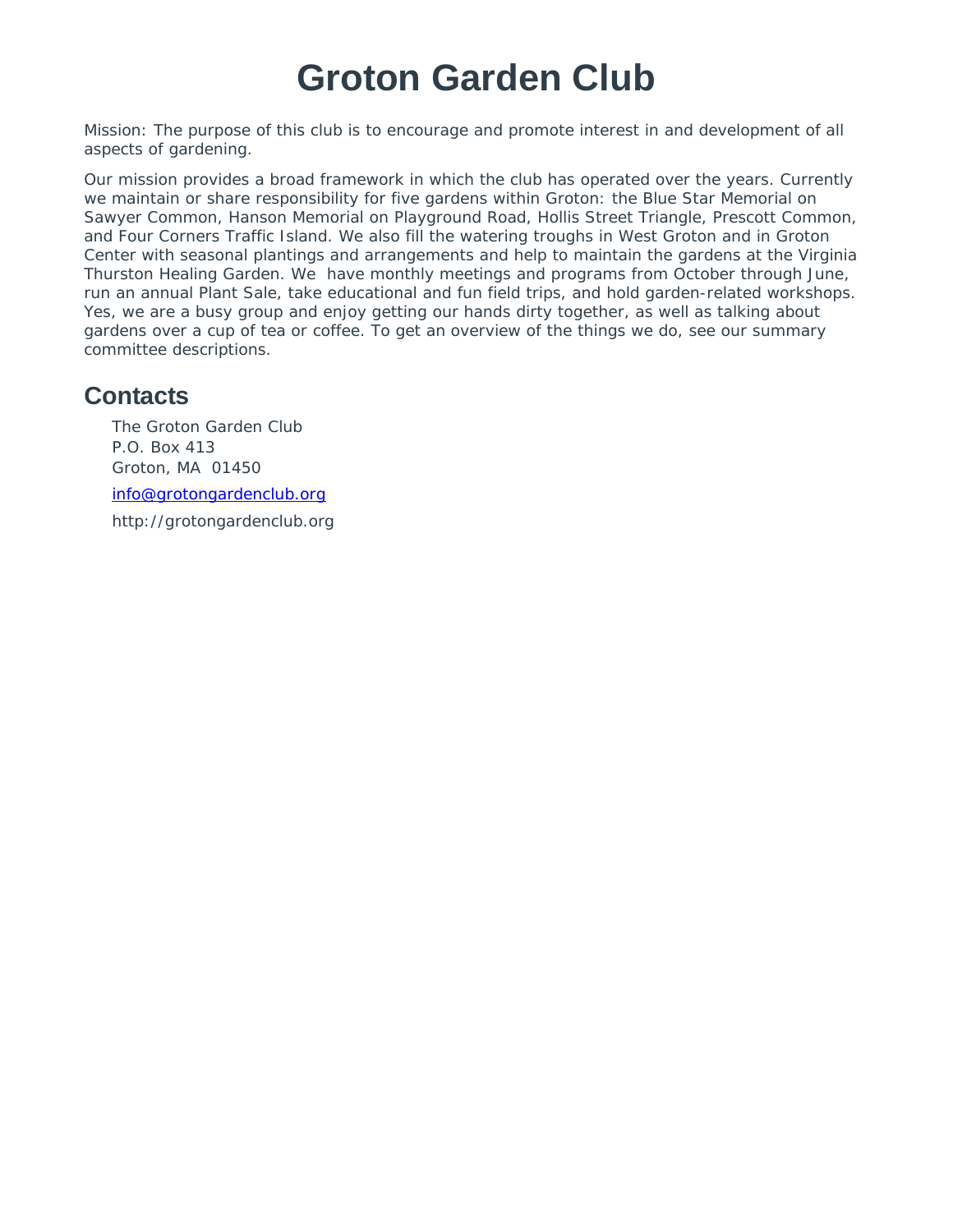# **Groton Lakes Association**

The Groton Lakes Association is a non-profit organization dedicated to the preservation and improvement of the Lakes of eastern Groton; primarily "Lost Lake," "Knop's Pond," "Baddacook Pond" and their coves.

### **Attending**

Brad Harper, President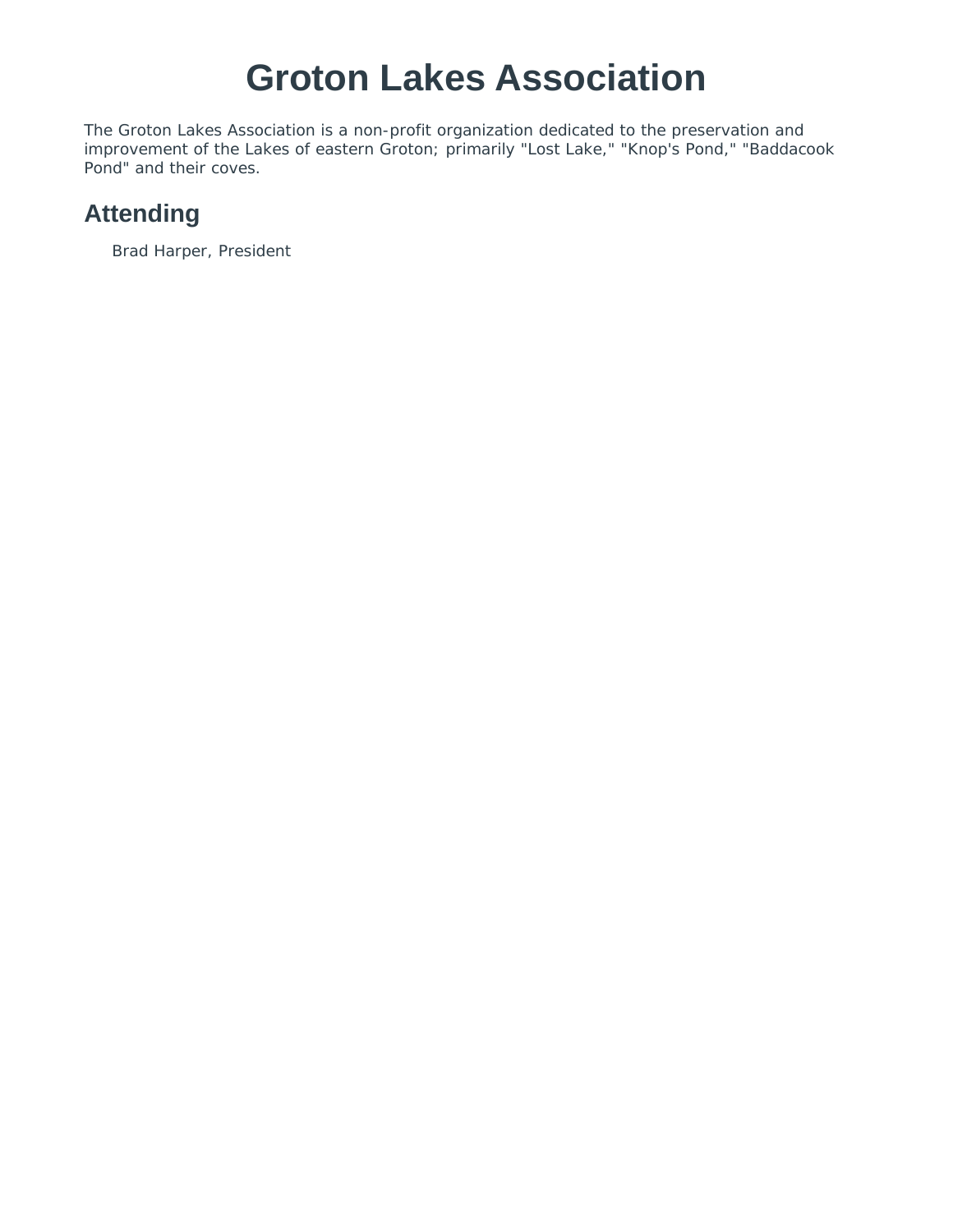# **Groton Trails Committee**

The Trails Committee considers the sometimes conflicting interests of various trail users, hikers, horseback riders, mountain bikers, snowmobilers, cross-country skiers, and others. The Trails Committee is responsible for:

- updating the map showing the current trail system on public property
- **·** identifying existing private property trails
- determining the availability of other parcels for trail expansion
- developing policy or techniques for acquiring other trails through acquisition, easements, and other methods
- investigating old roads and determining whether they belong to the town or have been abandoned or discontinued

Web site: www.grotontrails.org

#### **People**

Members are appointed by the selectmen to one year terms.

| <b>Member</b>           | Role   | <b>Term Start Term End</b>       |                       |
|-------------------------|--------|----------------------------------|-----------------------|
| David Burnham           | Member |                                  | 07/01/2016 06/30/2017 |
| Paul Funch              | Chair  |                                  | 07/01/2016 06/30/2017 |
| Olin Lathrop            |        | Vice Chair 07/01/2016 06/30/2017 |                       |
| Stephen A. Legge Member |        |                                  | 07/01/2016 06/30/2017 |
| Wanfang Murray          | Member | 09/06/2016 06/30/2017            |                       |
| Emma Newman             |        | Secretary 07/01/2016 06/30/2017  |                       |
| Tim Newman              | Member | 07/01/201606/30/2017             |                       |
| Daniel Patnaude         | Member |                                  | 12/05/2016 06/30/2017 |
| James Peregoy           | Member |                                  | 10/24/2016 06/30/2017 |
| Jason Remillard         | Member |                                  | 07/01/201606/30/2017  |
| Darcy Schultz           | Member | 02/01/2017 06/30/2017            |                       |

#### **Contacts**

trails@townofgroton.org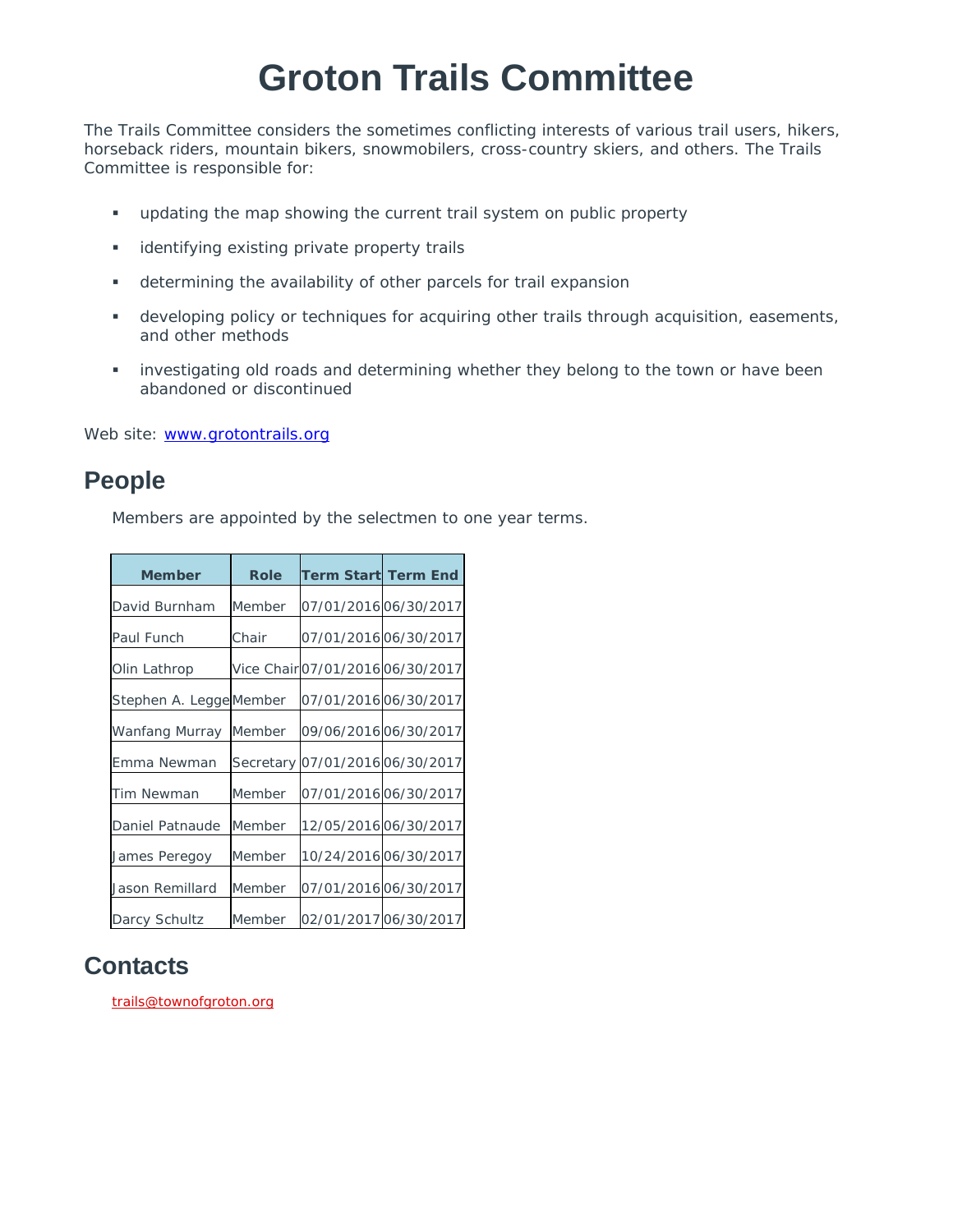# **Groton Turtle Conservation**

Groton Turtle Conservation's mission is to protect our local turtle populations by:

- Working with local and state agencies, turtle professionals and volunteers
- Identifying and monitoring roads with frequent turtle mortality
- Providing permanent and temporary "Slow Turtle Xing" signage
- Sharing sign templates, operating model and info with other groups
- Recording data on road mortality for the state
- Facilitating the rescue and rehabilitation of injured turtles
- Monitoring nesting activity
- Advocating for the protection of many types of habitats required for turtle survival
- Educating adults and children about our local turtle species

#### **Contacts**

grotonturtles@gmail.com Darcy Donald, home (978) 448 5032, cell (207) 415-5720

### **Attending**



Darcy Donald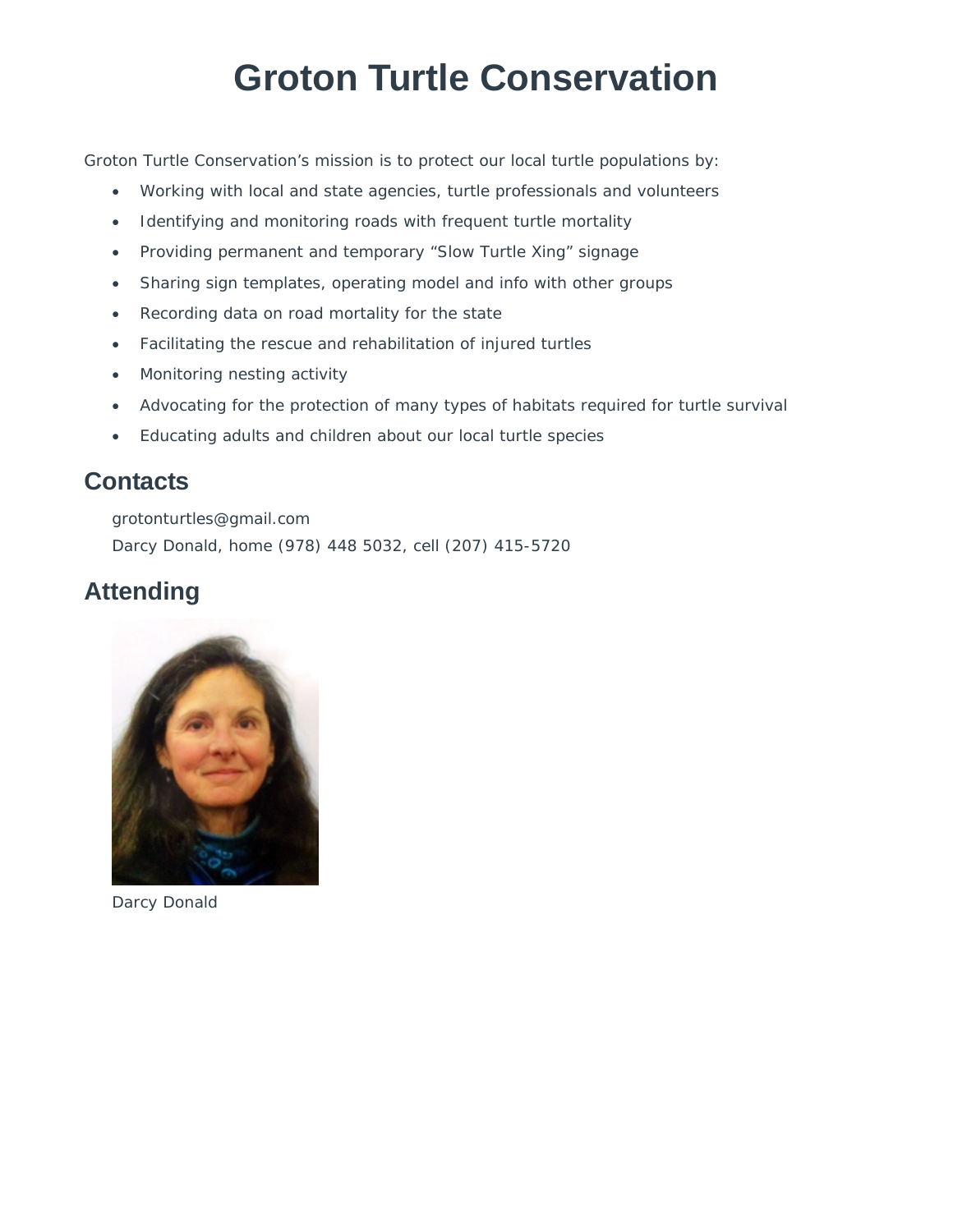# **Groton Water Department**

### **People**

Thomas Orcutt, Water Superintendent Water Commissioners:

| <b>Member</b>                                     | Role Term Start Term End     |  |
|---------------------------------------------------|------------------------------|--|
| Greg R. Fishbone                                  | Member 05/21/2016 05/21/2019 |  |
| James L. Gmeiner                                  | Member 05/20/2014 05/16/2017 |  |
| John J. McCaffrey Jr Member 05/21/2015 05/21/2018 |                              |  |

### **Contacts**

(978) 448-1122, water@townofgroton.org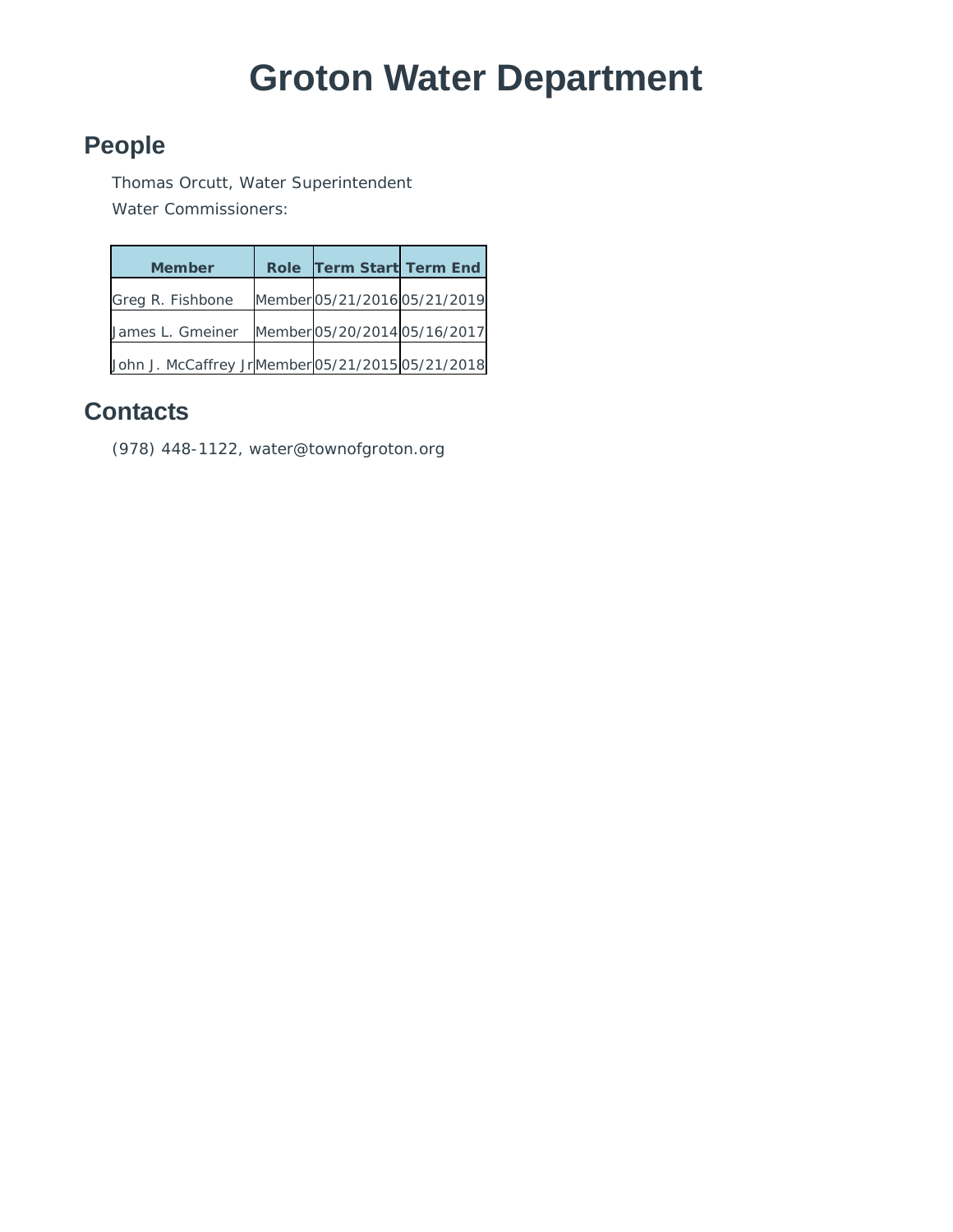# **Hazel Grove Association**

In 2011, the Hazel Grove Planning Committee (referred to hereafter as "the Committee") was formed under the direction of the Town of Groton – Park Commission. The Committee was charged with the following direction:

The primary goal for your Committee is that, by June 30, 2012, you will have submitted a 1-, 3-, and 5-year plan to undertake a study for the betterment, the improvement, the maintenance, and the bringing forth of longevity to the Hazel Grove Park, taking into consideration not only the historic use of the Park but also the current needs of the Town and the future vision of Groton and where the Park fits into that vision.During a tour of Hazel Grove Park, the Committee raised concerns about the condition of the buildings, fencing, and general infrastructure. Use of the park seemed exclusive to certain groups, and there was no consistent information on- or off-site to determine who could or did use the facility.

The Committee also reached out to all youth athletic programs to determine if those organizations were in need of additional facilities and if Hazel Grove Park could provide those facilities. The Committee brainstormed future uses and users, visited other historic fairgrounds, met with organizers to discuss how they revitalized their fairgrounds, conducted a community meeting to obtain the input of Groton residents on their ideas for the use of Hazel Grove Park, reviewed historical documents to determine past uses and origins of the facilities, and surveyed its natural resources.

The Committee has determined that, due to its location, natural resources, and history, Hazel Grove Park is uniquely suited for the Town of Groton for agricultural, equestrian, and educational uses. It is the only town-owned Groton site actively supporting equestrian sports.

In June of 2012, the Committee submitted its final report to the Town of Groton by way of the Park Department. A full copy of that report can be found here: Hazel Grove Planning Committee report.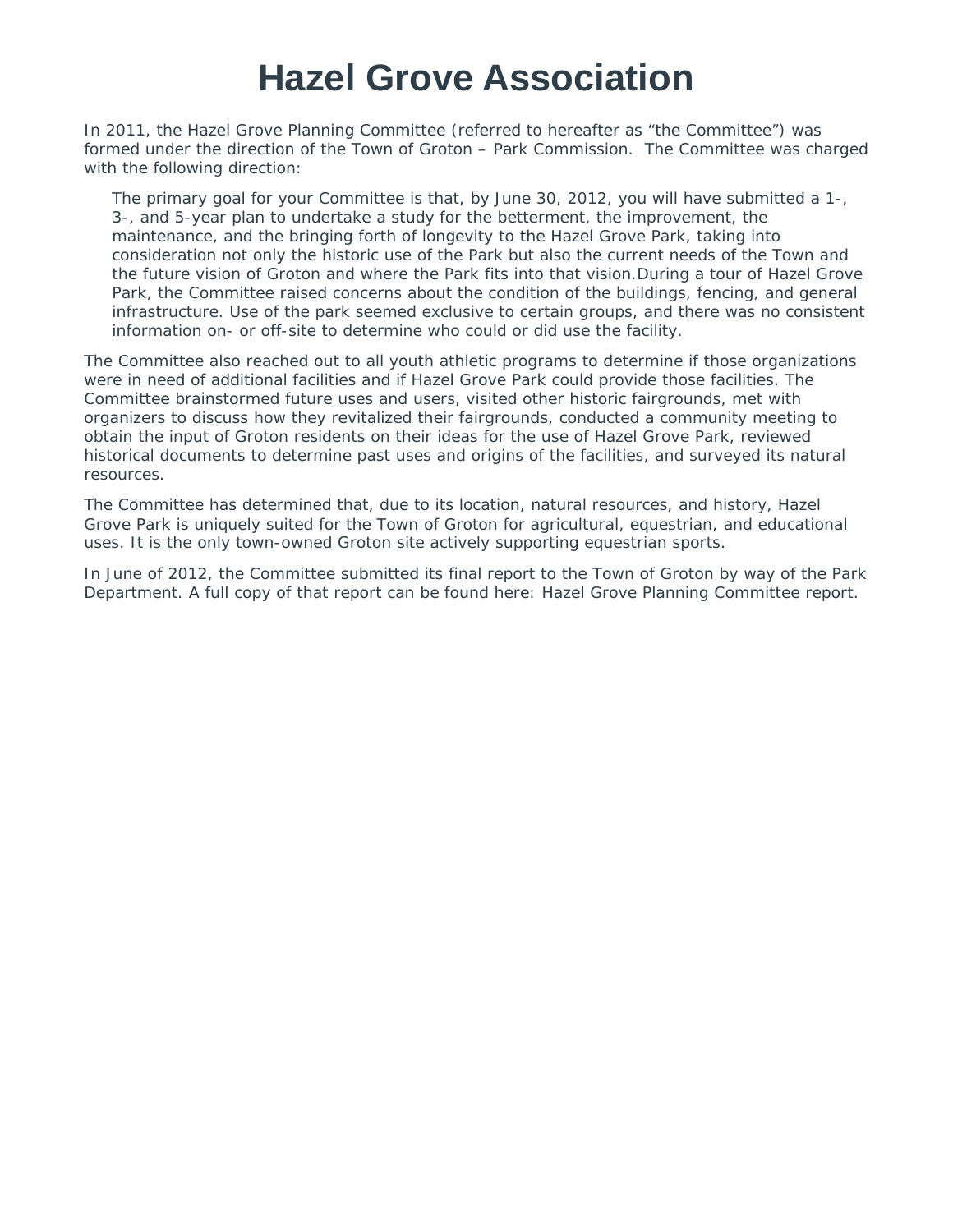# **Invasive Species Committee**

The Invasive Species Committee was created in Summer 2015 to help Groton town committees address a growing problem: The spread of invasive plant and animal species. Many invasive species are becoming a significant problem in Groton. They are detrimental to natural ecosystems and cultivated landscapes, and negatively impact land management practices and purposes. The Committee's charge includes:

- To survey and document invasive species in Groton; where, and what problems they are causing.
- To be a central point of contact for reporting of invasive issues and remediation actions.
- To become educated and stay current with invasive species control techniques.
- To recruit and maintain a list of volunteers to call on to help perform labor-intensive and other tasks.
- To perform invasive species control in cooperation with land owners, both public and private.
- To educate the public and Town committees on invasive species.
- To advocate for stewardship practices that discourage invasive species.
- To research grant opportunities and apply as appropriate.

So far we have published two brochures, held invited public seminars by leading experts, initiated invasive plant removal on a public parcel, and are actively pursuing herbicide applicator licenses.

### **People**

Members are appointed by the Selectmen to one year terms.

| <b>Member</b>                                    | <b>Role</b> | <b>Term Start Term End</b>   |  |
|--------------------------------------------------|-------------|------------------------------|--|
| <b>Brian Bettencourt</b>                         | Chair       | 07/01/2016 06/30/2017        |  |
| Adam Burnett                                     |             | Member 07/01/2016 06/30/2017 |  |
| Olin Lathrop                                     |             | Member 07/01/2016 06/30/2017 |  |
| Greta Marks-StroubleMember 10/24/2016 06/30/2017 |             |                              |  |

### **Contacts**

invasive@townofgroton.org

### **Attending**









Brian Bettencourt Adam Burnett Olin Lathrop Greta Marks-Strouble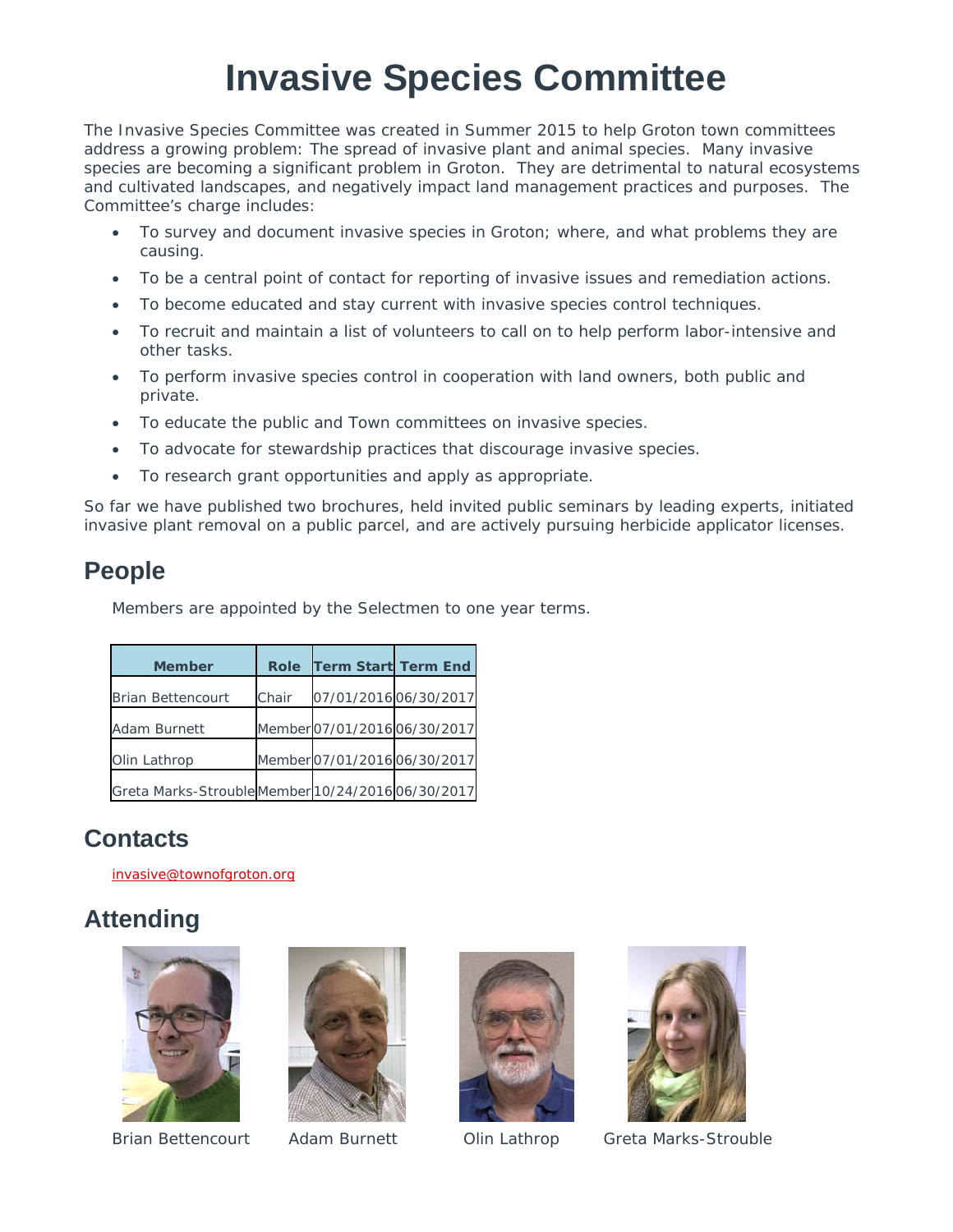# **Mass Audubon Society**

Mass Audubon protects 36,500 acres of land throughout Massachusetts, saving birds and other wildlife, and making nature accessible to all. As Massachusetts' largest nature conservation nonprofit, Mass Audubon welcomes more than a half million visitors a year to its wildlife sanctuaries and 20 nature centers. From inspiring hilltop views to breathtaking coastal landscapes, serene woods, and working farms, Mass Audubon is protecting Massachusetts's natural treasures for wildlife and for all people-a vision shared in 1896 by its founders, two extraordinary Boston women. Today, Mass Audubon is a nationally recognized environmental education leader, offering thousands of camp, school, and adult programs that get over 225,000 kids and adults outdoors every year. With more than 125,000 members and supporters, Mass Audubon advocate on Beacon Hill and beyond, and conduct conservation research to preserve the natural heritage of our beautiful state for today's and future generations.

#### **Contacts**

Mass Audubon 208 South Great Road Lincoln, MA 01773 (781) 259-9500

#### **Attending**

Stephen Hutchinson Regional Director - Central West Plus (781) 259-2154 shutchinson@massaudubon.org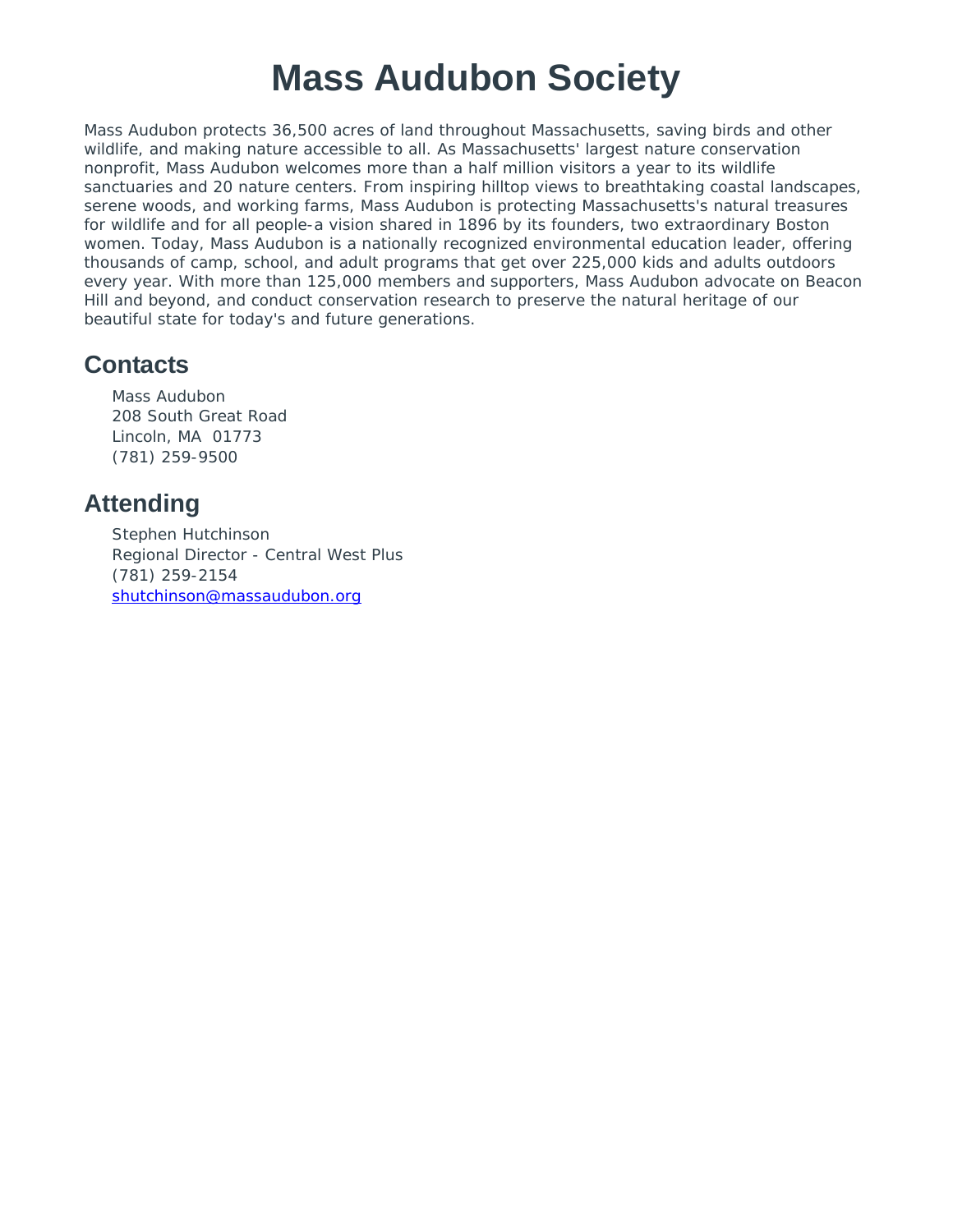# **MA Division of Fish and Wildlife**

#### **Contacts**

Division of Fish and Wildlife 85 Fitchburg Road Ayer, MA 01432 (978) 772-2145

Pat Huckery, district supervisor, X-222, pat.huckery@state.ma.us Anne Gagnon, Notheast District X-223, anne.gagnon@state.ma.us Jennifer Jones, jennifer.l.jones@state.ma.us

### **Attending**

Pat Huckery Anne Gagnon Jennifer Jones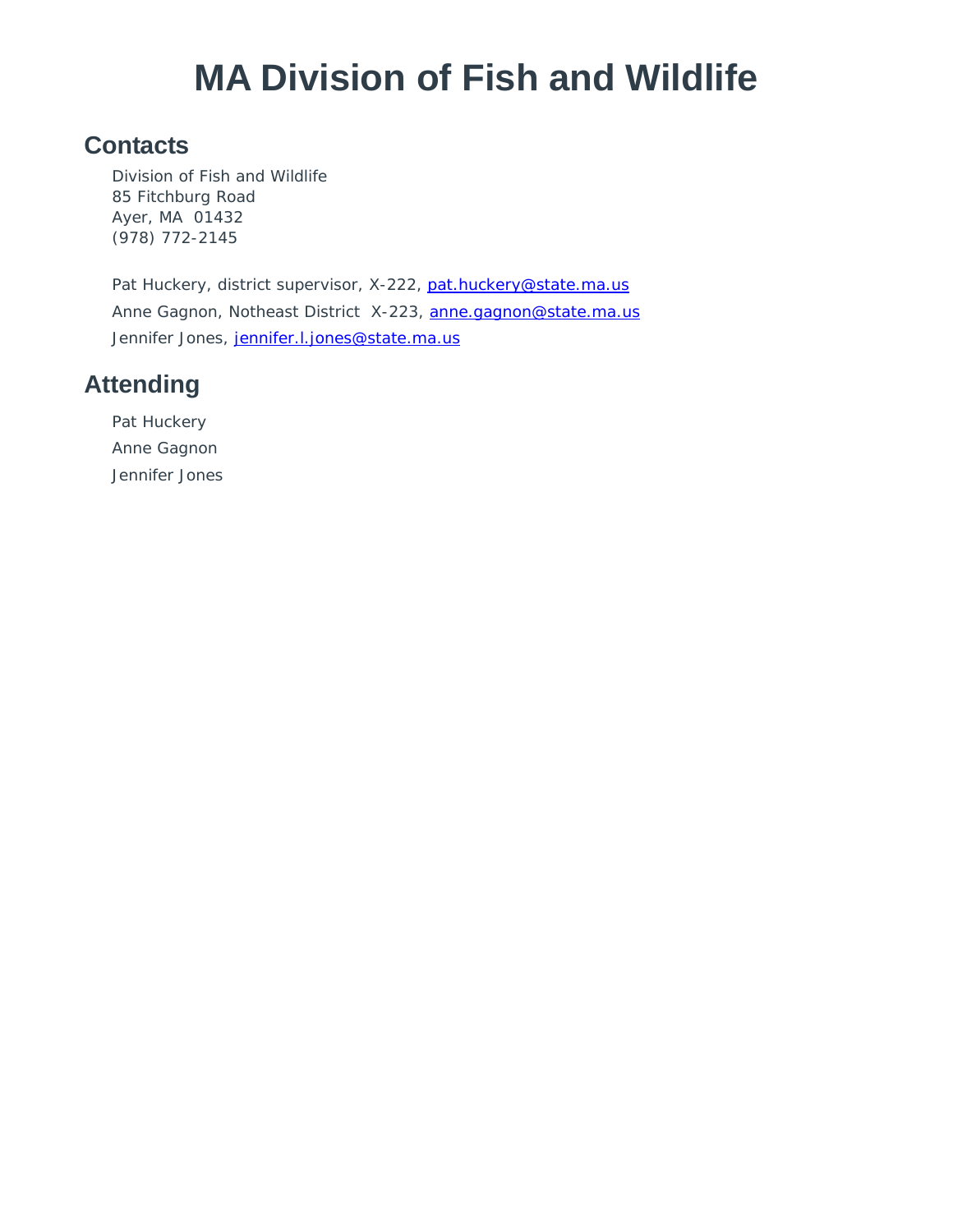

The mission of the Nashua River Watershed Association, founded in 1969, is to work for a healthy ecosystem with clean water and open spaces for human and wildlife communities, where people work together to sustain mutual economic and environmental well-being in the Nashua River watershed.

NRWA is a regional leader in natural resource protection and environmental education with a staff of 11 professionals (7 full-time equivalents) working out of the Nashua River Resource Center in Groton, MA. Our work is supported by a Board of 17 talented Directors and hundreds of dedicated volunteers. Our watershed encompasses 32 communities in north central Massachusetts and southern New Hampshire, including Groton.

Our three main goals:

- 1. Restore and protect water quality and quantity for people, fish, and wildlife
- 2. Conserve open spaces for water quality, wildlife habitat, farms, forests, and recreation
- 3. Encourage careful land use with well-planned development

Some current Projects:

- Leading the Nashua River Wild and Scenic River Study Committee
- Monitoring water quality at approx. 40 streamside locations seven months each year
- Facilitating the Nashua River Regional Aquatics Invasive Alliance
- Conducting culvert assessments re: stream continuity, climate resiliency
- Providing River Classroom<sup>®</sup> and Scientist-in-Residence programs to  $30+$  schools
- Interviewing local working landowners (farmers, foresters) for "Farms, Fields, and Forests: Voices from the Land in the Nashua River Watershed" oral history project
- Providing educational programs for adults on current environmental topics—usually free

#### **People**

| <b>Elizabeth Ainsley</b><br>Campbell | Executive Director                                                      | EAC@NashuaRiverWatershed.org     |
|--------------------------------------|-------------------------------------------------------------------------|----------------------------------|
| Mark Archambault                     | <b>Smart Growth Circuit</b><br>Rider                                    | MarkA@NashuaRiverWatershed.org   |
| Gaynor Bigelbach                     | <b>Education Assistant</b>                                              | GaynorB@NashuaRiverWatershed.org |
| <b>Stacey Chilcoat</b>               | River Classroom® &<br><b>Environmental Education</b><br><b>Director</b> | StaceyC@NashuaRiverWatershed.org |
| Al Futterman                         | Land Programs Director                                                  | AIF@NashuaRiverWatershed.org     |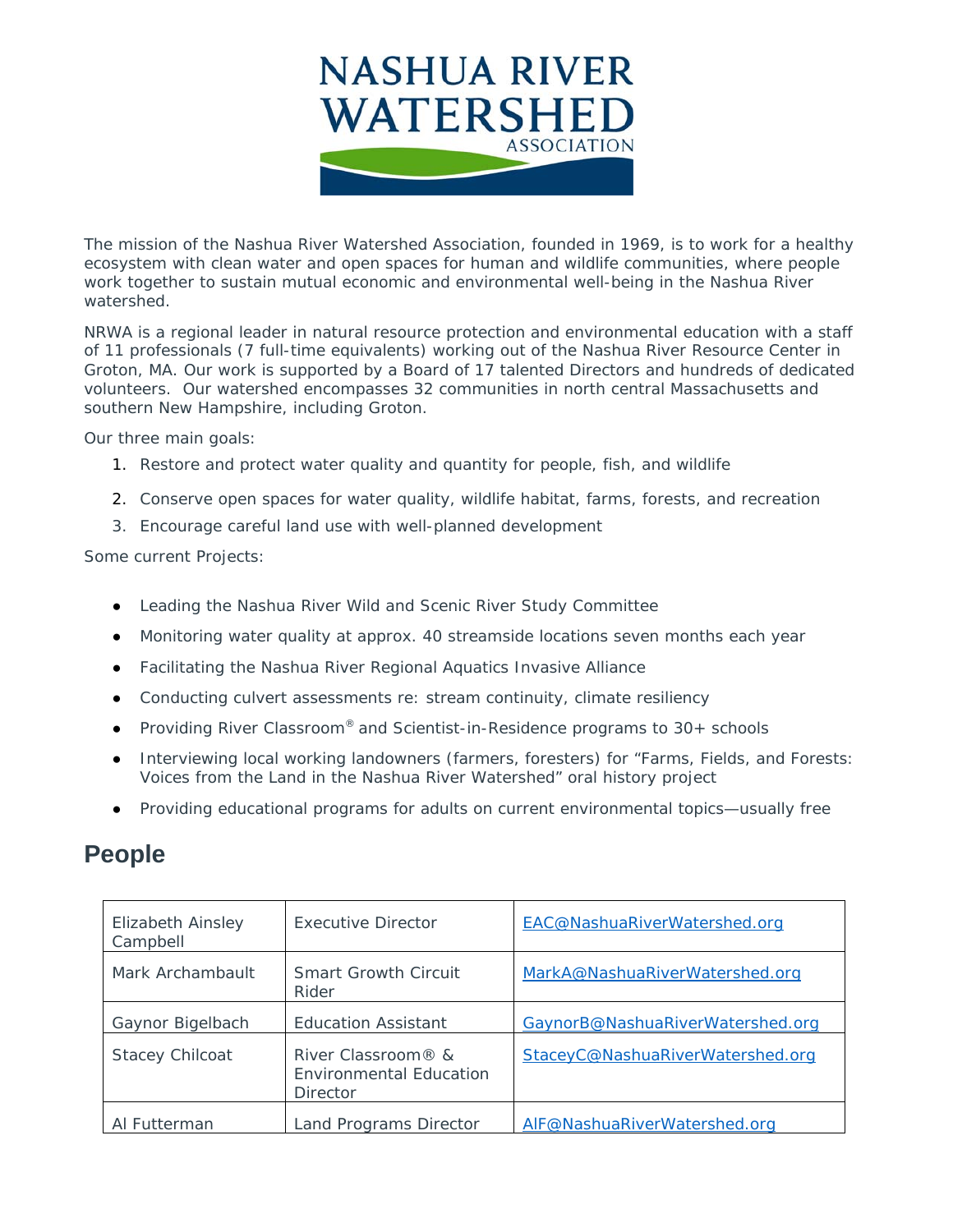| Martha Morgan              | Water Programs Director                | MarthaM@NashuaRiverWatershed.org  |
|----------------------------|----------------------------------------|-----------------------------------|
| Kathryn Nelson             | <b>Water Monitoring</b><br>Coordinator | KathrynN@NashuaRiverWatershed.org |
| Wynne Treanor-<br>Kvenvold | <b>Communications Manager</b>          | WynneT@NashuaRiverWatershed.org   |

### **Contacts**

Nashua River Watershed Association 592 Main Street Groton, MA 01450 (978) 448-0299

### **Attending**



Stacey Chilcoat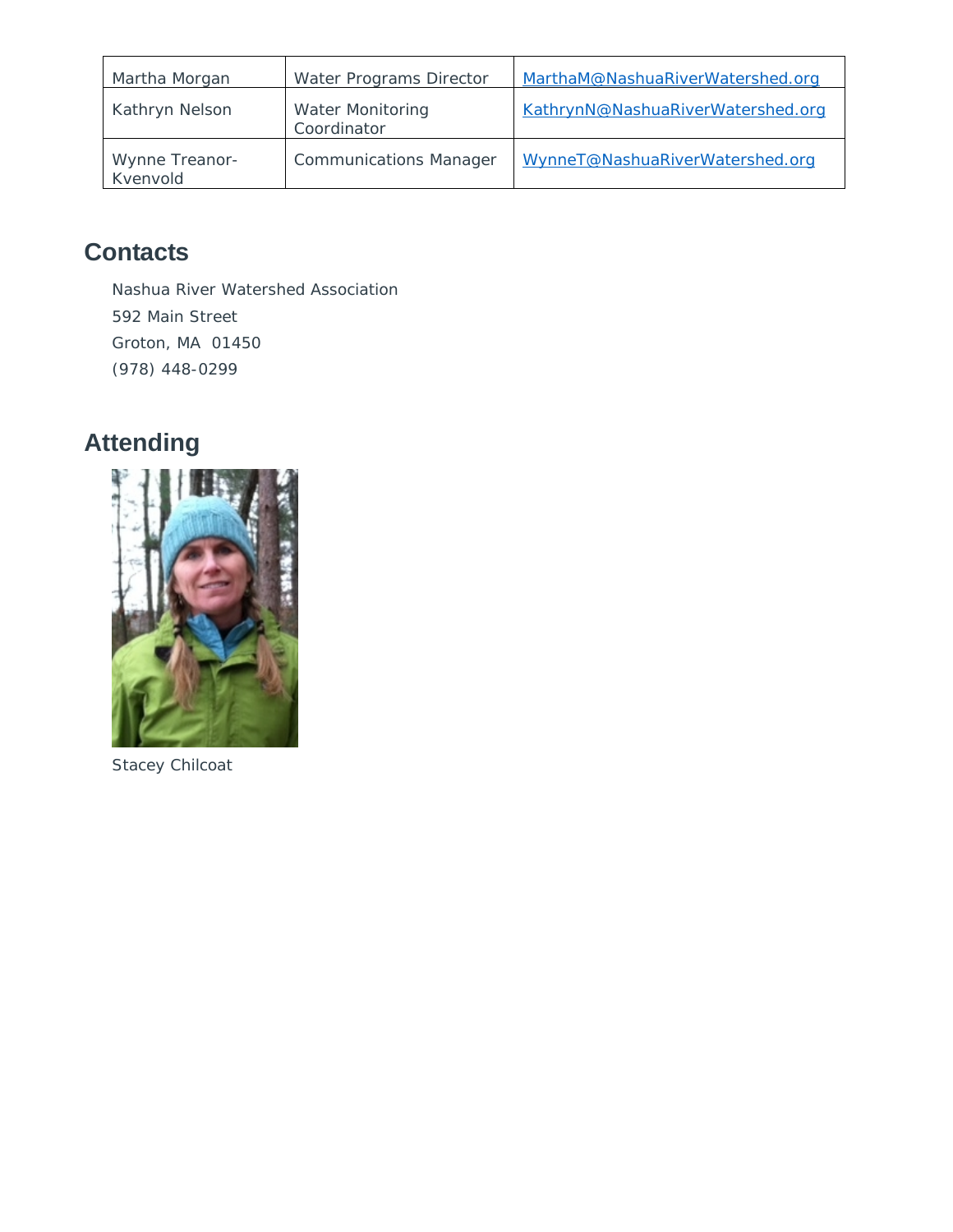# **New England Forestry Foundation (NEFF)**

At the core of New England Forestry Foundation's work stands the belief that both conserving forestland and practicing sustainable forestry are essential to preserving the beauty, prosperity, wildlife habitats, and unique character of our region for future generations. Our approach strives to serve and unite people and organizations across the region to support the long-term health of New England's forests, and to guarantee their continued environmental, recreational, and economic benefits for all New Englanders.

How does NEFF work to accomplish our mission?

We conserve forestland for future generations through purchases, gifts, and bequests of land and easements.

We actively manage NEFF-owned lands as demonstration and education forests, applying advanced practices in sustainable forestry and modeling tools and techniques that private landowners may wish to adopt.

We advocate for policies and incentives that encourage and sustain private forestland ownership, ensuring that landowners have economically viable alternatives to selling their land for development.

We keep 140+ NEFF lands open to the public as community forests, with no charge for admission, ensuring New Englanders have access to all the recreational opportunities that forests provide.

We are a resource for forestland owners in our region, helping them to achieve their own land management and legacy objectives.

We educate landowners and the general public about the importance of forestry through outreach and programming.

We steward conservation easements that have been entrusted to us, ensuring that landowners' conservation intents are sustained in accordance with their expressed wishes.

We are future-focused, and committed to innovation and integrity. NEFF helps prepare the region for a future where forestry is increasingly important, not only to keep forests healthy in the face of climate change, but also as a part of a global environmental solution to climate change. We engage in numerous strategic initiatives to expand the region's land protection capacity, further forest education, and ensure that NEFF fulfills its mission.

We endorse and partner with organizations and supporters to work towards the Harvard Forest Wildlands and Woodlands vision to conserve 30 million acres of New England forest.

#### **Contacts**

New England Forestry Foundation 32 Foster Street Littleton, MA 01460 (978) 952-6856

Bob Perschel, Executive Director, rperschel@newenglandforestry.org Whit Beals, Director of Land Protection, wbeals@newenglandforestry.org Chris Pryor, Director of Forest Stewardship, cpryor@newenglandforestry.org

#### **Attending**

Chris Pryor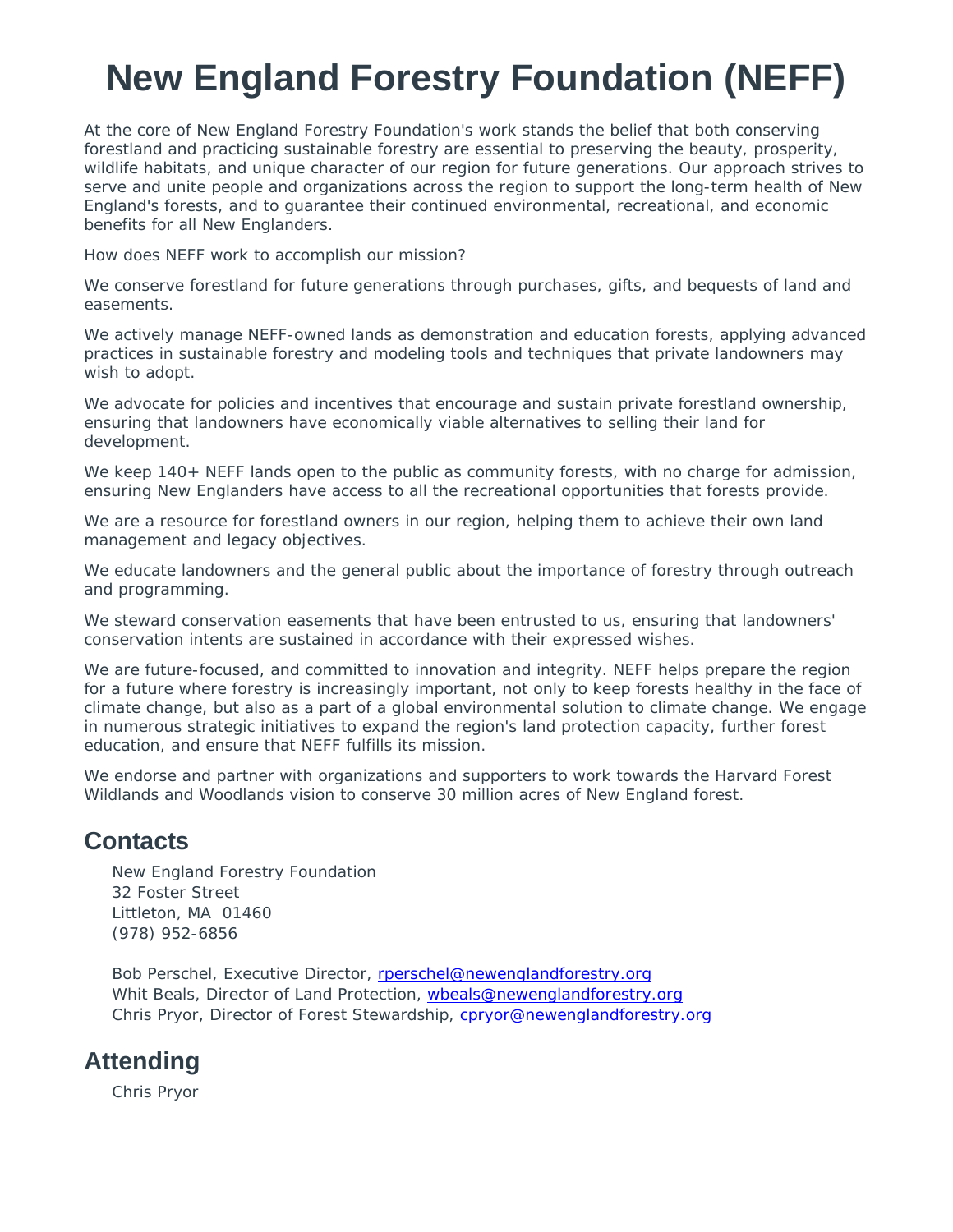# **Parks Commission**

The Park Commissioners have under their care and jurisdiction the Town Commons (Badger, Firemen's, Legion, Minuteman, New Town, Prescott, Orchard and Sawyer) and Parks (Hazel Grove Park, Carol Wheeler Memorial Park, the Smith Social Pavilion, George and Agnes Rider Park and Cutler Memorial Park) that were gifted to the Town along with various recreation areas including the Christine Hanson Memorial Playground, Evan Holofcener Ice Rink, the Lawrence Memorial Playground and the Woitowicz tennis courts. The Commissioners also have jurisdiction over the town fields, including: Alvin Sawyer Baseball Field, Woitowicz, Cow Pond and Legion. They:

- have responsibility to protect these areas, some of which have special restrictions and legal agreements attached to the original gift; one area, the Old Burial Ground, is a shared responsibility (see Old Burial Ground Committee)
- maintain storage sheds and buildings, irrigation systems, and equipment
- work with the Planning Board to acquire more land and seek gifts of land, as the Town population grows and the need for recreational facilities increases for both children and adults

The Commission dates from the early 1900s, and the membership increased from three to five members in 1953. The Commissioners do not run recreational programs but care for and maintain the above properties and work very closely with the various recreational sports leagues.

Use of all parks, commons and fields are by permit only. To request the use of a field, please fill out the Field Use Permit online. Alternatively, you may print the form here or pick one up at the Town Clerk's office located at the Town Hall, 173 Main Street.

### **People**

#### **Members**

| <b>Member</b>           | <b>Role</b> | <b>Term Start Term End</b>       |  |
|-------------------------|-------------|----------------------------------|--|
| Evan R. Boucher Chair   |             | 05/21/2016 05/21/2019            |  |
| Kenneth Bushnell Member |             | 05/21/2016 05/21/2019            |  |
| Robert Flynn            | Member      | 05/21/2016 05/22/2018            |  |
| James Gaffney           | Member      | 05/21/2016 05/21/2019            |  |
| <b>Timothy Siok</b>     |             | Vice-Chair 09/01/2016 05/16/2017 |  |

#### **Contacts**

(978) 732-1893, parks@townofgroton.org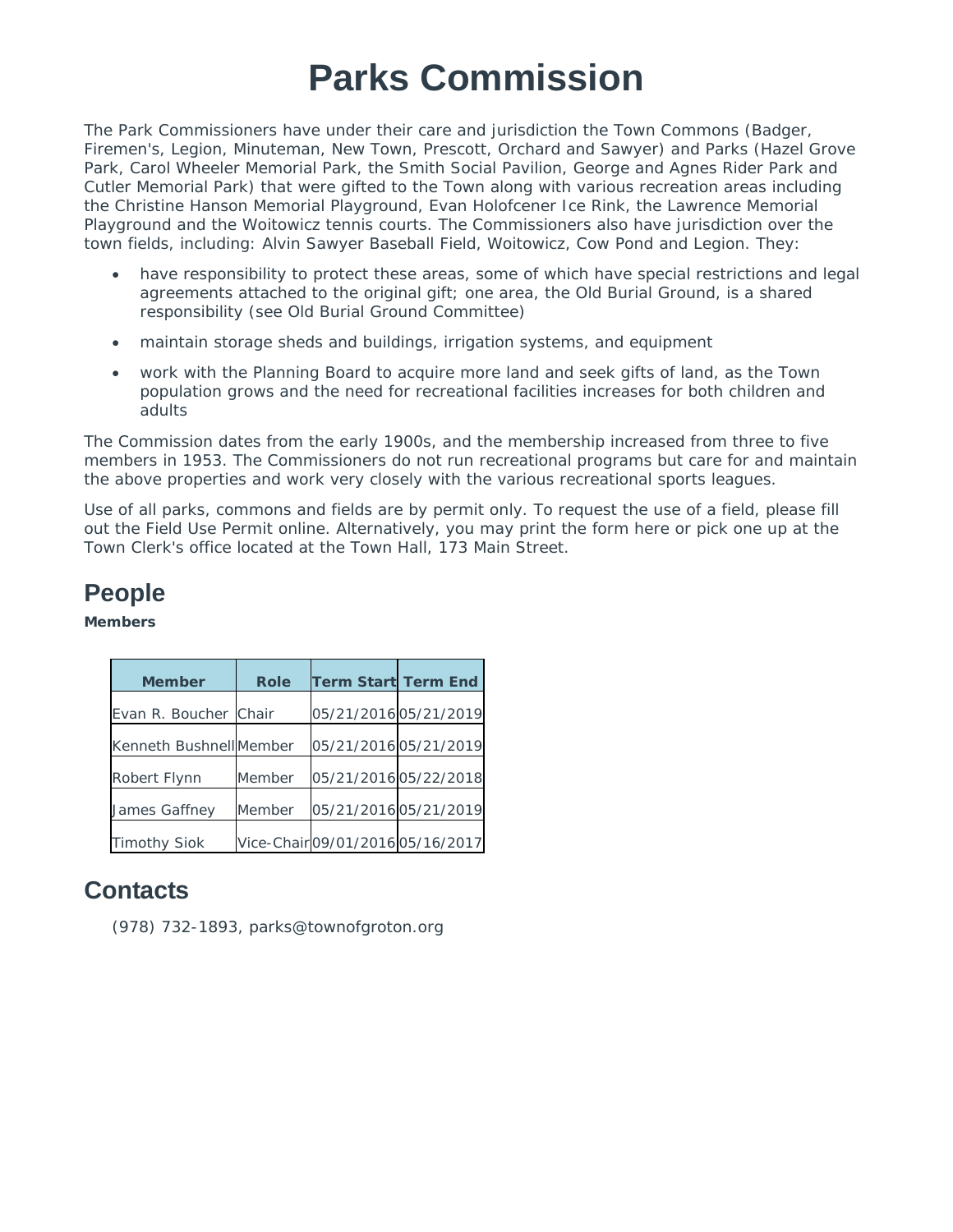# **Planning Board**

The Planning Board is mandated by state law to:

- prepare and maintain the Town's Master Plan and Official Map
- prepare, adopt, and administer Subdivision Rules and Regulations
- review all subdivision plans submitted under state and local-by-law and regulations
- supervise construction of subdivision roads and drainage systems
- prepare and present zoning amendments at Town Meeting
- report to Town Meeting on all proposed zoning amendments, no matter by whom proposed
- act as special permit granting authority where designated in the Zoning by-law
- review site plans for non-residential, non-agricultural development

The Planning Board was first established in 1946 when the Town Meeting accepted the Subdivision Control Law. The first zoning by-law, adopted in 1956, established minimum lot area and frontage requirements. Zoning districts were adopted in 1963 based upon the Comprehensive Master Plan written by Harvard Professor Charles Eliot. The Town voted to increase membership on the Board from five to seven members in 1980. The Comprehensive Master Plan was updated in 1990.

The Planning Board is served by the Land Use Director/Town Planner.

#### **People**

| <b>Member</b>               | <b>Role</b> | <b>Term Start Term End</b> |                                |
|-----------------------------|-------------|----------------------------|--------------------------------|
| George Barringer            | Clerk       |                            | 05/18/2016 05/21/2019          |
| <b>Russell Burke</b>        | Chair       |                            | 05/21/2015 05/21/2018          |
| John Giger                  |             |                            | Vice-Chair05/18/201605/21/2019 |
| <b>Carolyn Perkins</b>      | Member      |                            | 05/21/2015 05/21/2018          |
| Timothy M. SvarczkopfMember |             |                            | 05/21/2015 05/21/2018          |
| Michael Vega                | Member      | 05/21/2014 05/21/2017      |                                |
| Scott Wilson                | Member      |                            | 05/20/2014 05/20/2017          |

#### **Contacts**

(978) 448-1105, planning@townofgroton.org

#### **Attending**

Carolyn Perkins John Giger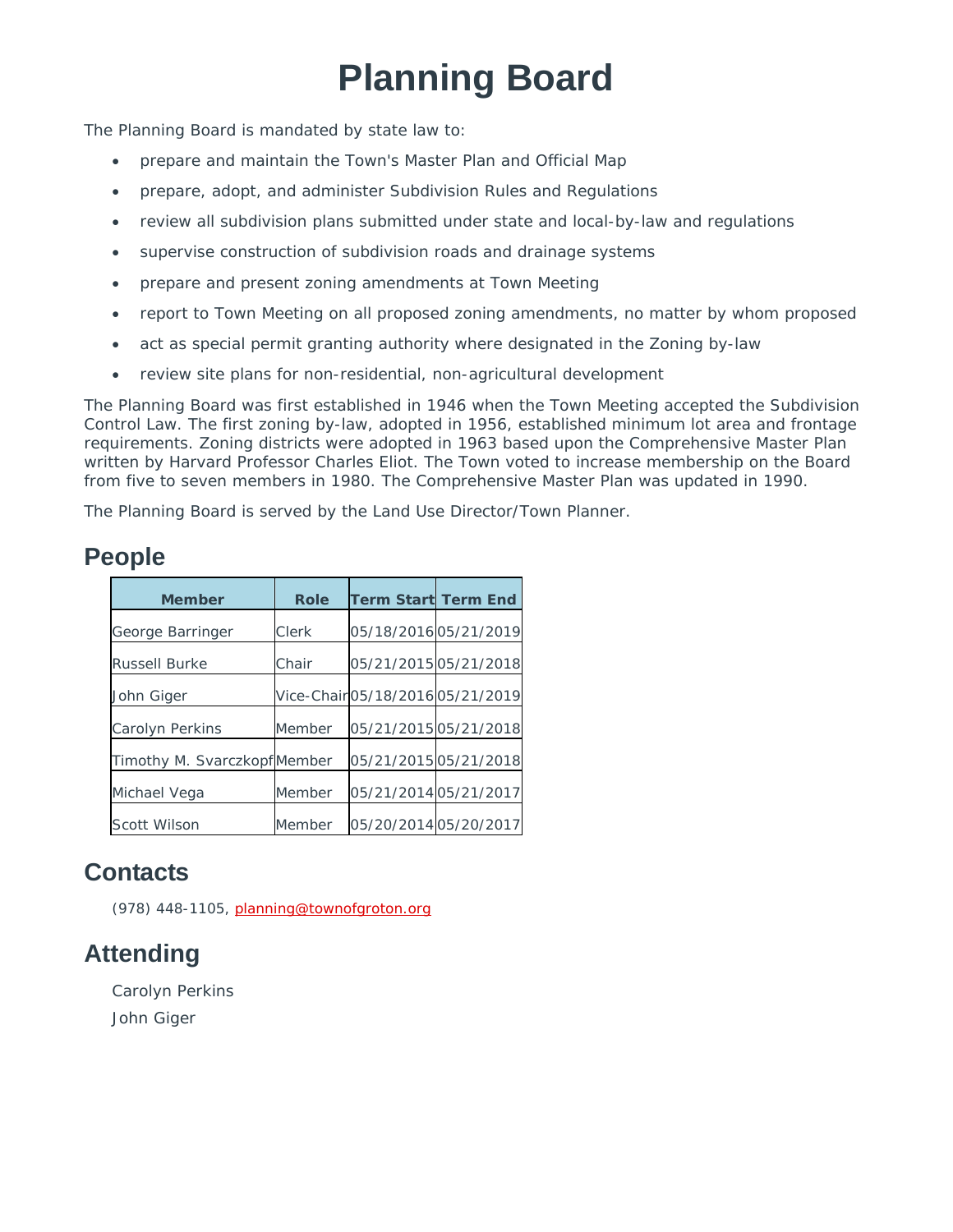# **Sargisson Beach Committee**

The committee's mission is:

- To preserve, restore, maintain and manage the Sargisson Beach and Richard F. Priest Memorial properties on behalf of the Groton Conservation Commission (ConCom);
- To encourage such other uses of the town beach as may be of benefit to the community and to raise the town's appreciation of value of Lost Lake and Knopps pond.
- To manage and improve the community access to Knops Pond and Lost Lake including providing recreation opportunities.
- To manage/budget operating funds and donated funds for Sargisson Beach
- To cooperate with and report on status to the Conservation Commission with respect to the use of the surrounding conservation land and trail.

The town steward for the Priest and Sargisson land (What people call Sargisson Beach is composed of these two donated properties) is the Conservation Commission. The Sargisson Beach Committee (SBC) is primarily responsible for aquatic recreational activities at the beach, including maintenance of the aquatic related natural resources, maintenance of the parking area, maintenance of the "cart" trail from the parking lot to the beach and maintenance of the shed which stores gear for aquatic activities and the maintenance of the previously mentioned items. The SBC is also responsible for signage associated with parking and aquatic recreational activities.

#### **People**

| <b>Member</b>                              | <b>Role</b> | <b>Term Start Term End</b> |                              |
|--------------------------------------------|-------------|----------------------------|------------------------------|
| Andrew Davis Member 09/30/2013 06/30/2016  |             |                            |                              |
| Joshua Degen Member 07/01/2014 06/30/2017  |             |                            |                              |
| John Giger                                 |             |                            | Member 07/01/2015 06/30/2018 |
| Cheney Harper Member 09/30/2013 06/30/2016 |             |                            |                              |
| Rena Swezey                                |             |                            | Member 09/30/2013 06/30/2015 |

#### **Contacts**

(978) 448-1106, sargissonbeach@townofgroton.org

### **Attending**

John Giger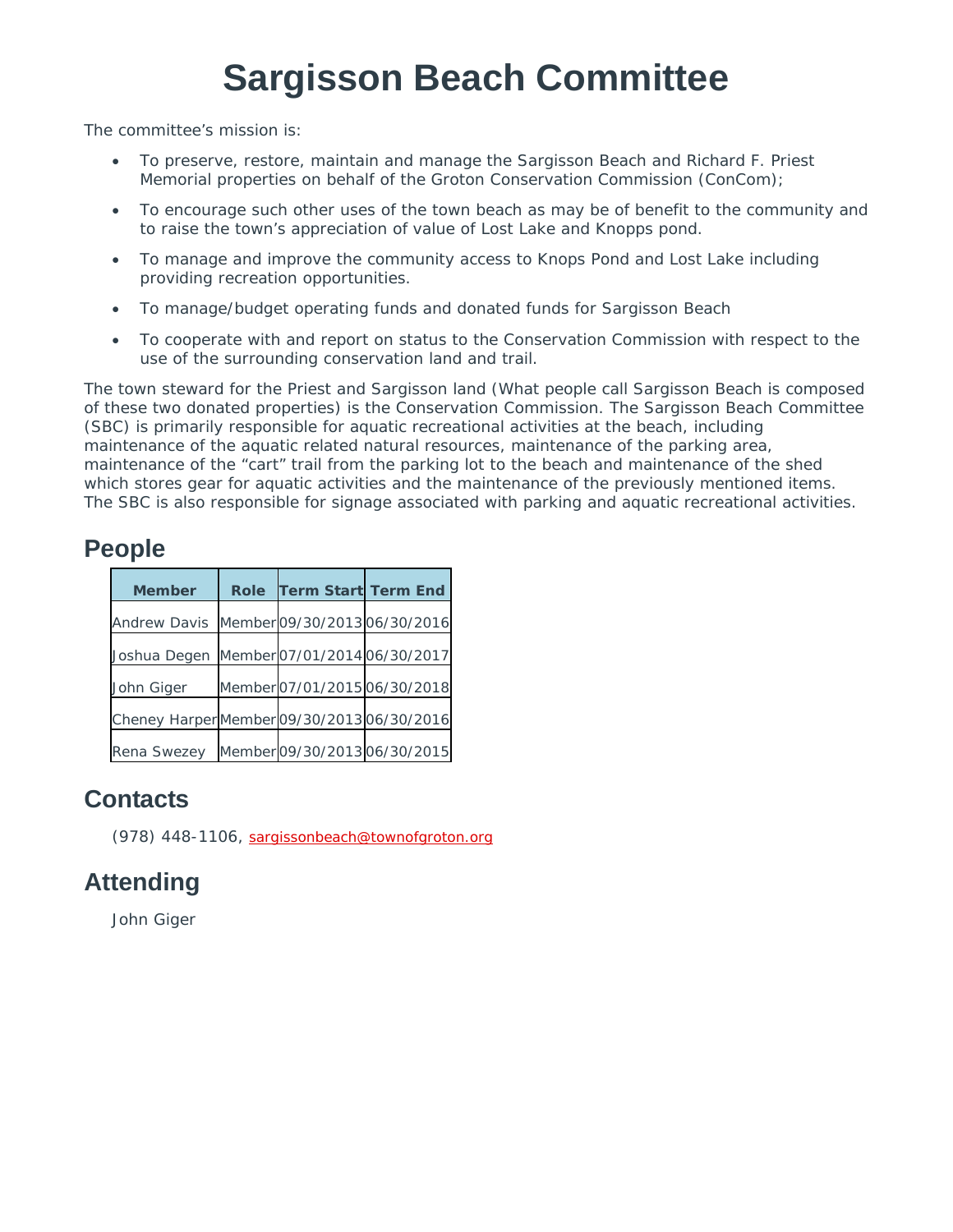### **Squannacook Greenways**

Squannacook Greenways mission is to build, maintain, and promote the Squannacook River Rail Trail (SRRT) as a source of recreation and safe non-motorized transportation. The Squannacook River Rail Trail will be a conversion of approximately 3.7 miles of abandoned railroad in Groton and Townsend Massachusetts into a recreational trail based on the successful model of the Wachusett Greenways. The stone dust trail will provide a safe alternative to bike-unfriendly Route 119 and an enjoyable route for human-powered travel between important natural, historic, and cultural landmarks. The SRRT has potential to become a long-distance trail extending to the Nashua River Rail Trail in Ayer, Massachusetts and to the Mason-Greenville Railroad Trail in New Hampshire. The trail will be constructed with private funds.

#### **Contacts**

http://www.sqgw.org rideout@sqgw.org Rail Trail web site: http://www.squannacookriverrailtrail.org/index.html Facebook: https://www.facebook.com/SquannacookRiverRailTrail

### **Attending**

Peter Cunningham Bruce Easom Stephen Meehan